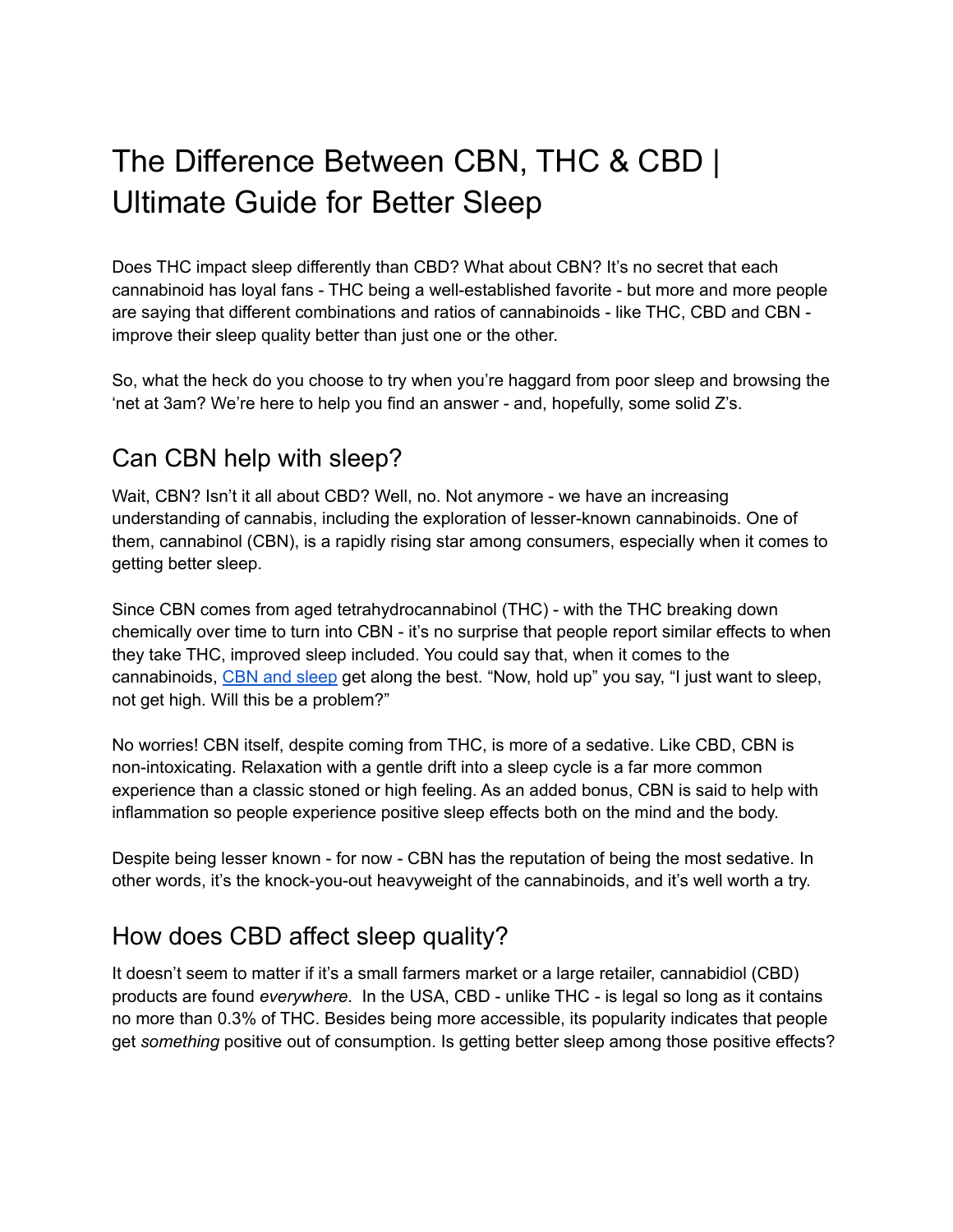Some say yes. But it's less of a yawn-inducing feeling itself and more commonly related to relief from anxiety, pain and other problems that disturb a good night's rest. Unlike CBN, CBD is not a byproduct of THC. While it is non-intoxicating, which is a benefit for many, the effects may not be as strong as desired.

Given the choice between CBD and CBN, folks seeking relief from poor sleep are increasingly selecting products with CBN in the ingredients, like our Nite [Bites.](https://pantryfoodco.com/pages/nite-bites) So, while some medical studies show CBD as a possible solution to sleep issues, CBN is still our fave.

## What is the impact of THC on sleep?

Last to mention, but far from the least, is tetrahydrocannabinol (THC). If you don't yet know, there are three popular forms of THC. People are most familiar with THC 9, or Delta 9. But newer compounds, THC 8 and THC 10, or Delta 8 and Delta 10 as they're called, have been gaining popularity. In this case, we're referring to the tried-and-true THC 9. THC is the reason for the "high" associated with cannabis but it has other effects, too!

Despite the barriers to doing more medical research, there is scientific evidence showing a positive impact of THC on a variety of ailments - including poor sleep. Regardless, cannabis is widely used as a sleep aid, and likely has been for a very long time.

And, just like CBN and CBD, THC is said to help with anxiety, inflammation, and conditions like PTSD; all of which may get in the way of a solid night of snoozing.

## The entourage effect and how it helps sleep

So, which of the three do you choose? Ultimately, that depends on you, your needs, and how your body reacts to different products. Generally, though, it's said that the most effective products contain a combination - called a ratio - of more than one cannabinoid.

You might have heard of something called the entourage effect. When we have that kind of ratio of two cannabinoids, like THC and CBD, they complement each other as they interact in our bodies with something called the endocannabinoid system. It's said that sleep-improving effects come from how cannabinoids work together to interact with receptors in your brain.

You can easily find products combining THC and CBD to address concerns like inflammation. But how does the entourage effect influence someone's choice for a sleep aid? Out of all the options, folks are increasingly looking for something containing both THC and CBN.

## What kind of cannabis products help sleep?

This one is both super easy and super difficult to answer. Again - it depends on you. Ultimately, any form of cannabis consumption could work. While some may choose the traditional routes of smoking or ingesting a tincture, edibles are a top choice for the rest.